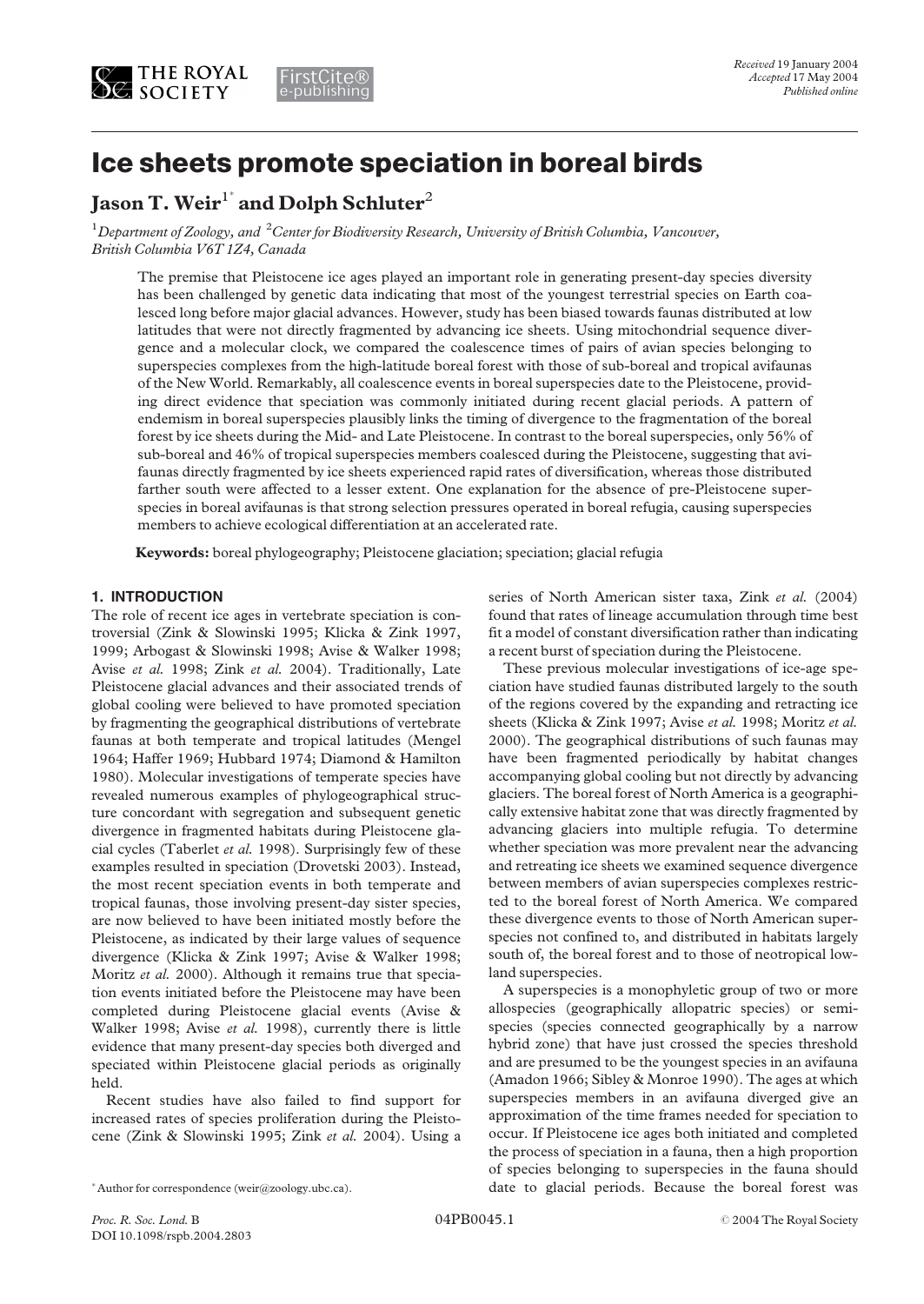directly fragmented by expanding ice sheets whereas habitats farther south were not, we expect to find a higher proportion of superspecies dating to the Pleistocene in the boreal regions than in the sub-boreal and neotropical lowland regions.

#### 2. METHODS

#### (a) Avifaunas compared

We compared the relative dates of origin for members of superspecies complexes in three avifaunas: the boreal forest avifauna, the sub-boreal avifauna and the neotropical lowland avifauna (see electronic Appendix A, figure 4). The boreal avifauna here includes species restricted to boreal coniferous forests characterized by spruce (Picea), fir (Abies) Douglas-fir (Pseudotsuga), hemlock (Tsuga), cedar (Thuja plicata) or, more rarely, pine (Pinus), or to brushy habitat along the edges of these forests. The boreal coniferous forest biome stretches in a broad belt from Newfoundland to Alaska and south along the Pacific coast to California and along the Rocky Mountains into the mid-western USA and is present very locally at high elevations in northern Mexico. The sub-boreal avifauna includes species distributed in temperate habitats south of the boreal forest, including widespread species that extend their ranges up into the boreal zone but are not restricted to it. The neotropical avifauna includes species distributed in lowland habitats of tropical America from southern Mexico south to southern Brazil and Bolivia. Island endemics and oceanic and aquatic species were not included in any of the avifaunal comparisons.

We compared nine out of 10 boreal superspecies with a random sample of 20 sub-boreal and 21 neotropical superspecies. The boreal superspecies sampled are composed of 24 species, which represent a sizeable sample of the taxa restricted to the boreal zone. The only boreal superspecies that was not included was the alpine-inhabiting rosy-finch complex (Leucosticte tephrocotis), for which tissues were not available for genetic analysis. In addition, the boreal sparrows Zonotrichia atricapilla and Z. albicollis are believed to form a superspecies. Because mitochondrial DNA phylogenies do not support a sister-species relationship between these species, we excluded them from the analysis. Several boreal and neotropical lowland superspecies complexes contained a species distributed completely outside of their respective zones. Because we wished to compare only speciation events that occurred within each avifauna, we eliminated these taxa from our analysis.

Molecular phylogenetic studies have indicated that a number of traditionally held superspecies are not monophyletic and these have been excluded from this study. Such 'superspecies' do not represent taxonomic entities and their inclusion in this analysis would have the effect of creating artificially old dates. To be certain that superspecies were monophyletic, we included only superspecies from genera for which complete or nearly complete species-level phylogenies were available, or sister species whose relationship to each other is undisputed (i.e. they have been considered conspecific). Superspecies boundaries were taken from Sibley & Monroe (1990) and the checklist of North American birds (American Ornithologists Union 1998) with several exceptions where recent phylogenetic studies challenged the boundaries of traditionally held superspecies. We consider Piranga bidentata and P. ludoviciana to represent a superspecies rather than P. olivacea and P. ludoviciana. We also treated the Passerella iliaca complex as a superspecies because it contains four genetically and morphologically distinct taxa that, although traditionally classified as a single species, have evolved a degree of reproductive isolation and are on the threshold of becoming distinct biological species (Zink 1994; Zink & Weckstein 2003). Excluding Pa. iliaca did not significantly alter our results.

#### (b) Sequencing and phylogenetic analysis

Cytochrome b was sequenced using standard protocols or obtained from GenBank and the literature for all superspecies and outgroups analysed (see electronic Appendix A, materials). Sequences from multiple individuals representing separate subspecies or geographical regions were included where available. To increase phylogenetic accuracy in the Pa. iliaca superspecies we added sequences of the mitochondrial ND2 (NADH dehydrogenase subunit 2) gene to the 450 bp sequences of cytochrome b. Both gene regions were evolving at similar rates. We performed all phylogenetic analyses in PAUP v. 4.0b10 (Swofford 2002). The general time reversible (GTR) model of sequence evolution (Kimura 1980) with among-site rate variation following a discrete gamma distribution (Yang 1993) was used in all maximumlikelihood analyses because this model provides a more realistic estimation of branch length and genetic distance, which are often underestimated by simpler models even for very recently diverged taxa (Arbogast et al. 2002). Parameters of the GTR-gamma model were estimated for the combined boreal, sub-boreal and neotropical dataset of 115 species  $(-\ln \text{ likelihood} = 23146.72;$  $\alpha = 0.34$ ). GTR-gamma distances between species were generated using these parameters and were dated using molecular clocks.

The passerine molecular clock has been previously calibrated for Hawaiian honeycreepers (Drepanidinae) using gammacorrected Kimura 2-parameter distances generated from 675 bp of cytochrome b (Fleischer et al. 1998). We used similar methods and the same dataset to calibrate this clock using GTR-gamma distances. Parameters for the GTR-gamma model of sequence evolution were estimated from a parsimony tree (-ln likelihood = 2651.58;  $\alpha$  = 0.16). A corrected divergence of 0.0352 was generated for the species pair Hemignathus flavus and H. virens wilsonia inhabiting Oahu and Maui, respectively. The latter species is believed to have colonized the island of Maui shortly after it formed 1.6 Myr ago (Fleischer et al. 1998). A minimum calibration of 2.2%  $Myr^{-1}$  (0.011 substitutions site<sup>-1</sup> lineage<sup>-1</sup>  $Myr^{-1}$ ) is derived by dividing the gamma-GTR divergence by the age of Maui. An identical rate was obtained for the species pair H.  $virens$  wilsonia and  $H$ .  $v$ . virens; the latter is thought to have colonized Hawaii from Maui shortly after its formation 0.43 Myr ago (corrected divergence  $= 0.0096$ ).

Our calibration of the passerine molecular clock is slightly older than the traditional molecular clock of 2.0%  $Myr^{-1}$  (see note 11 in Klicka & Zink (1997)). Most attempts to calibrate the molecular clock have used simple models of sequence evolution, which underestimate the true number of substitutions separating species pairs (Arbogast et al. 2002). The GTR-gamma model that we used corrects for homoplasy in sequences and provides a better estimate of pairwise divergence. We applied this passerine clock of  $2.2\%$   $Myr^{-1}$  throughout this study. However, although many mitochondrial-clock calibrations for diverse groups of land birds seem consistent with a rate of ca.  $2\%$   $Myr^{-1}$  (Klicka & Zink 1997), a global molecular clock consistent across avian orders may not exist. Excluding non-passerine taxa from our analysis did not significantly alter our results.

Maximum likelihood was used to generate clock-like phylogenies with the GTR-gamma model of sequence evolution for each boreal superspecies complex ([figure 1\)](#page-2-0). Each complex was rooted with one or more closely related outgroups (see electronic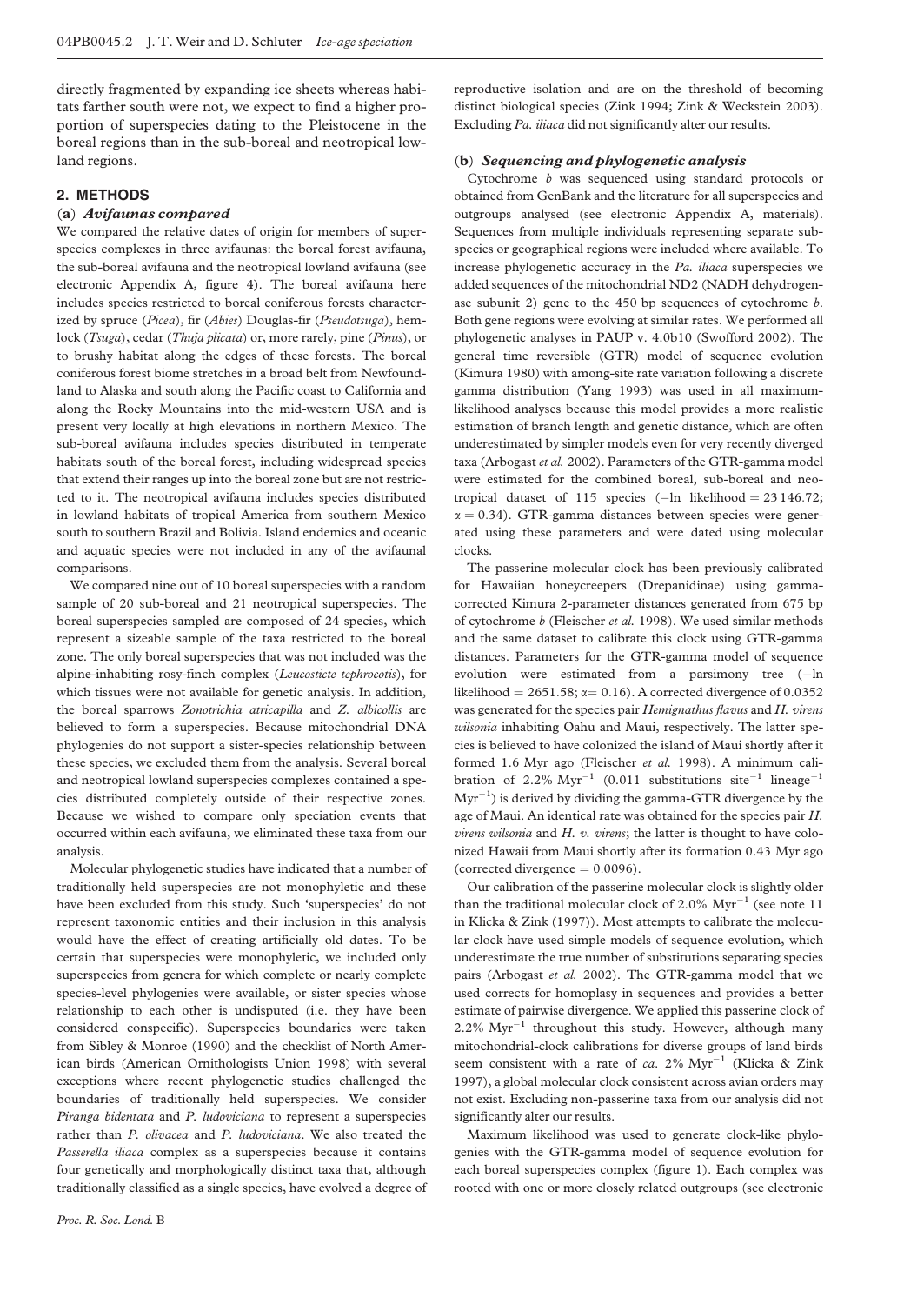<span id="page-2-0"></span>

Figure 1. Cladograms derived from clock-like maximum-likelihood trees of superspecies complexes inhabiting the boreal forest zone. (a) Superspecies that contain two or more endemic taxa in the Taiga (magenta), Rocky Mountain (cyan) and Pacific Coast (yellow) regions of endemism. (b) The Catharus minimus superspecies displays a different geographical pattern of distribution. Standard errors are given for the dates of each node.

Appendix A, materials). Likelihood ratio tests (Huelsenbeck & Rannala 1997) failed to reject the molecular clock in all boreal analyses.

Owing to the presence of ancestral polymorphism in DNA sequences, the time at which a population splits into two (population divergence) often postdates the coalescence times of DNA markers, resulting in species being younger than they appear. Coalescence theory predicts that if daughter populations have each maintained the same mean effective population size as the ancestral population that gave rise to them then the levels of polymorphism within each daughter population can be used as an estimate of ancestral polymorphism. Using this approach, a mean correction factor of 0.18 Myr for birds was derived by calculating the mean intraspecific variation within present-day species (Moore 1995; Edwards & Beerli 2000). Although a large variance was associated with this value, it suggests that, on average, coalescence dates are only a few hundred thousand years older than the time at which population divergence occurs. While this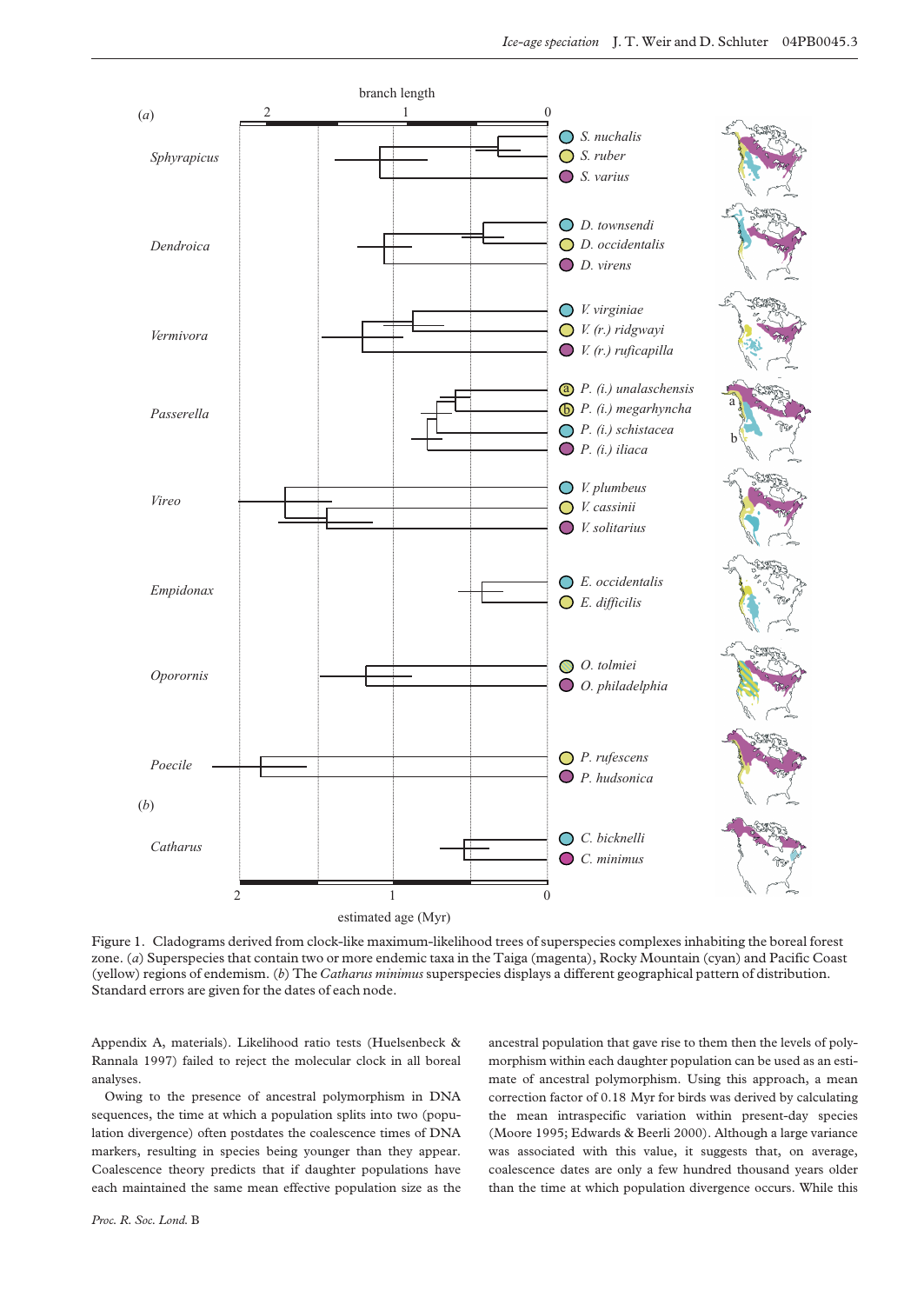<span id="page-3-0"></span>

estimated time (Myr ago)

Figure 2. Consensus cladogram of boreal superspecies complexes, the Pleistocene  $\delta^{18}$  oxygen palaeotemperature record (redrawn from Barendregt & Irving 1998) and approximate distributions of boreal forest fragments during the last glacial maxima (Williams 2003; Lindbladh et al. 2003). Bootstrap support for the cladogram is indicated above the node, and standard errors are given for the dates of each node. All boreal forest superspecies were used to create the consensus cladogram except for the Catharus minimus superspecies, which displays a different biogeographical pattern. Peaks in the palaeotemperature record indicate cold periods of glacial advance, with seven major maxima occurring in the last 0.7 Myr. The present-day interglacial is represented by the black arrow.

correction cannot be used to adjust individual coalescence dates it provides a yardstick whereby mean divergence times for an avifauna can be approximated. Throughout this paper we report uncorrected dates.

#### 3. RESULTS

Coalescence times for all members of boreal forest superspecies fall completely within the Pleistocene ([figure 1\)](#page-2-0), suggesting that habitat fragmentation associated with recent ice ages played a major role in initiating speciation. A pattern of endemism is shared by eight out of the nine boreal superspecies (the Catharus minimus superspecies did not conform to this pattern). These eight superspecies each have two or three differentiated species presently restricted to the Eastern Taiga, Pacific Coast and Rocky Mountain regions of the boreal zone. Phylogenetic analysis of these superspecies revealed similar branching orders in cladograms ([figure 1](#page-2-0)). The taxa inhabiting the Rocky Mountain and Pacific Coast endemism regions tend to be most closely related, and the taxa endemic to the Taiga tend to be basal. Dates of divergence in each of these complexes are similar, assuming that the molecular rate of evolution is approximately the same in all lineages. The regularity of the timing and order of splitting events in so many clades points to a common basis in range fragmentation as the initial cause of speciation events.

To explore the potential role of glaciation in forming this pattern of endemism, a consensus cladogram was generated by creating a clock-like maximum-likelihood tree with molecular sequences from each superspecies, complex combined (excluding the C. minimus superspecies, which does not display this pattern of endemism). This was achieved by combining a single DNA sequence from each species within an endemism region into a composite

Proc. R. Soc. Lond. B

sequence. If a representative of a superspecies was not present in an endemism region then a series of n's of appropriate length was inserted to represent the missing sequence. Composite sequences were generated for each of the Tiaga, Pacific Coast and Rocky Mountain endemism regions with representatives of each superspecies added in the same order. Character weights were assigned to each base pair such that sequences from each species contributed equally to the cladogram. This was necessary because sequence length varied between 711 and 1463 bp between different species. A consensus cladogram of 100 bootstrap replicates was generated with the gamma-GTR model. If a single vicariant history affected each superspecies complex in a similar fashion then a high bootstrap support in the combined analysis would be generated. This method is similar to creating an area cladogram (Page 1988), except it assigns the actual sequence data to geographical areas and thus provides branch-length information, which can be used to date divergence events.

The resulting consensus cladogram was robust with 100% bootstrap support for the initial segregation of the boreal forest avifauna into eastern and western fragments and later divergence of the western fragment into Pacific Coast and Rocky Mountain refugia (figure 2). Randomly choosing a second set of sequences from each species did not alter the results. Dates of branching events on the consensus cladogram suggest that the earlier coalescence event in these complexes occurred on average 1.20 Myr ago  $(\pm 0.10)$  and the later 0.61 Myr ago ( $\pm 0.07$ ). These approximate dates are based on the rate of 2.2%  $Myr^{-1}$ calibrated for Hawaiian honeycreepers (see  $\S 2b$ ). Applying the traditional molecular clock of 2.0%  $Myr^{-1}$  does not change these results greatly. These coalescence times are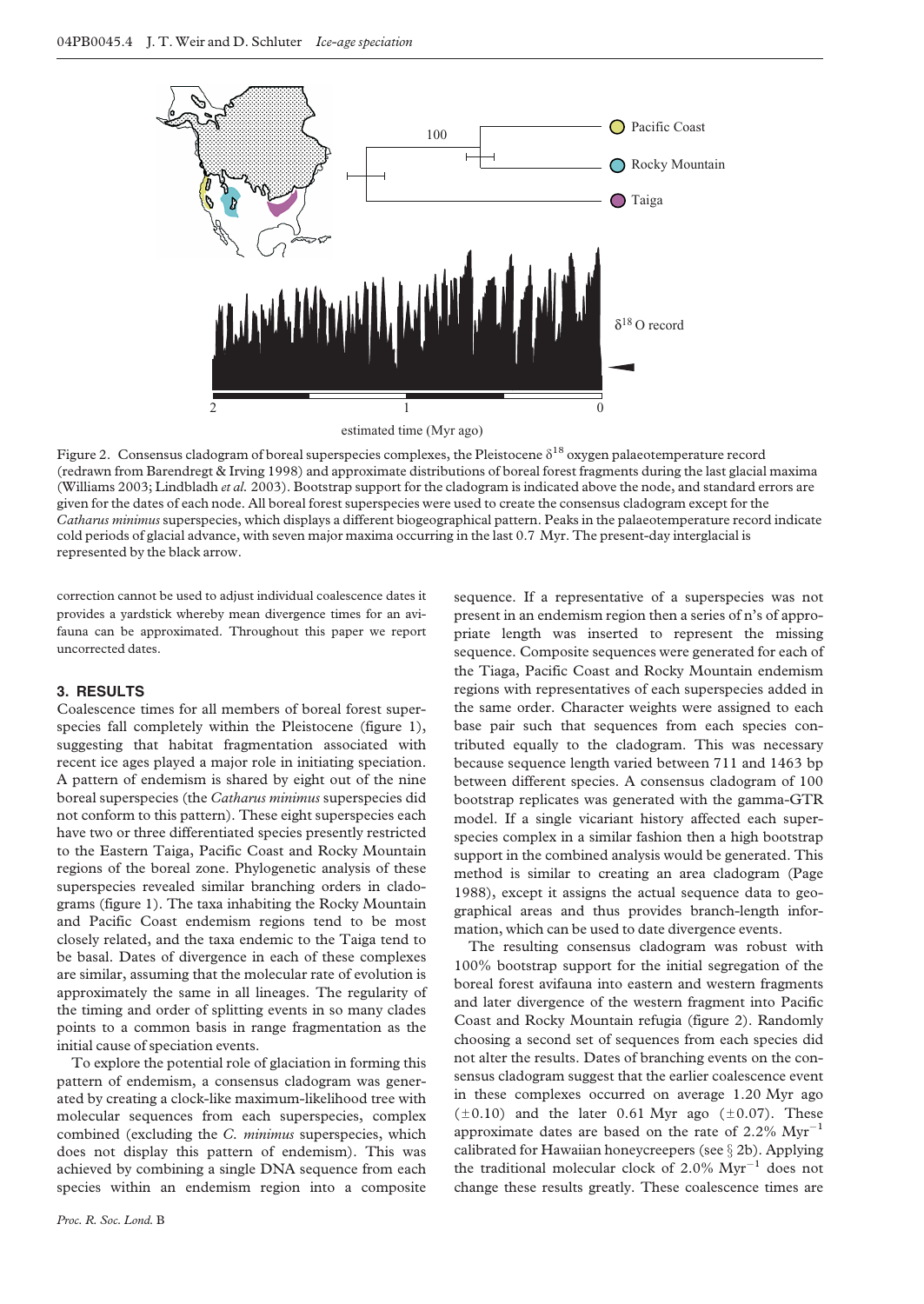

Figure 3. Genetic distances (GTR-gamma distances) and approximate dates of coalescence events between closely related species belonging to superspecies in boreal forest, sub-boreal and neotropical lowland avifaunas. The Pleistocene is indicated by the shaded area.

expected to be slightly older than actual population splitting times (see  $\S 2b$ ).

Coalescence times for boreal birds have a very different distribution from those for birds from North American sub-boreal and neotropical lowland regions (figure 3 and electronic Appendix A, tables). In contrast to boreal superspecies members, which coalesce exclusively during the Pleistocene (mean =  $0.90 \pm 0.4$  Myr ago), superspecies from sub-boreal and neotropical avifaunas speciated throughout the Pleistocene and Pliocene, with mean coalescence dates of 1.75 Myr ago  $(\pm 1.36)$  and 1.89 Myr ago  $(\pm 0.97)$ , respectively.

#### 4. DISCUSSION

Estimated dates of splitting in the boreal avifauna correspond to important events of the Pleistocene ice age. The intensities and durations of Pleistocene glacial advances are recorded in the oxygen isotope record preserved in deepsea foraminiferan deposits ([figure 2;](#page-3-0) Barendregt & Irving 1998). A high oxygen  $\delta^{18}$  to  $\delta^{16}$  ratio in these deposits indicates environmental cooling. During the early Pleistocene, weak peaks in the  $\delta^{18}$  palaeotemperature record indicate that glacial advances were initially mild and short in duration. During this period, major ice sheets were initially confined to the Pacific northwest, high arctic and Atlantic northeast and did not unite to form a single ice mass until the second half of the Pleistocene (Barendregt & Irving 1998). Consequently, it is likely that prolonged fragmentation of the boreal zone into eastern and western sectors occurred sometime during the Early to Mid-Pleistocene (1.8–0.8 Myr ago) when the intensities of glacial advances began steadily to increase ([figure 2\)](#page-3-0). This period corresponds with the earliest splits observed in most boreal superspecies. As indicated by the  $\delta^{18}$  palaeotemperature record, a series of major glacial advances southward began 0.7 Myr ago and continued to the Recent. These major glacial advances probably pushed the eastern and western boreal forest fragments farther south and divided the western forest fragment into Pacific Coast and Rocky Mountain fragments ([figure 2](#page-3-0)). This corresponds to the later split in the lineages of most boreal superspecies. Although there is uncertainty in rates of molecular evolution and in phylogenetic trees, we suggest that this pattern of habitat fragmentation is responsible for the similarity in the branching patterns and timings of splits in boreal birds.

These splits persist in the molecular record even though there were multiple retreats and advances of the ice sheets over the subsequent 0.7 Myr, suggesting limited opportunity for excessive gene flow after the first major advance. Whether boreal populations reconnected as they expanded their ranges during the brief interglacials is not known, but it is probable, suggesting that speciation occurred in spite of repeated periods of secondary contact. It is unlikely that reproductive isolation evolved to completion during single glacial advances, because most sister-species pairs in the western sector of the boreal zone that currently come into contact still hybridize occasionally, even after 0.7 Myr. Though it is not known when reproductive isolation was achieved, the most recent glacial advances of the Late Pleistocene may have been instrumental in completing the speciation process for many boreal species.

Did Pleistocene ice ages promote speciation exclusively in high-latitude faunas fragmented by ice? Coalescence dates for many members of superspecies distributed in subboreal North America and in the neotropics also fall within the Pleistocene (figure 3), suggesting that fragmentation resulting from global cooling associated with glaciation may have promoted speciation in these avifaunas as well. However, in contrast to 100% of boreal superspecies, only 56% of sub-boreal and 46% of tropical superspecies coalesced during the Pleistocene. The remainder of the coalescence events in superspecies of these avifaunas date to the Pliocene and Miocene. Therefore, the key difference between boreal and other avifaunas is not that Pleistocene speciation was rare elsewhere but that such a high proportion of superspecies members in the boreal zone date to the Pleistocene rather than earlier.

The absence of boreal superspecies members that predate the Pleistocene is surprising given that the boreal biome existed in North America throughout the Miocene and Pliocene (Brunsfeld et al. 2001). Diversification did occur in the boreal zone prior to the Pleistocene. For example, the closest sister taxa to boreal superspecies (J. T. Weir, unpublished data) and the radiation of Dendroica warblers (Lovette & Bermingham 1999) date primarily to the Pliocene and early Miocene. However, in contrast to many sub-boreal and tropical species, these pre-Pleistocene boreal species have evolved beyond the status of superspecies. Three explanations for this pattern are as follows. First, the older dates associated with tropical superspecies may be an artefact of current uncertainty regarding species boundaries in the tropics. However, the superspecies in the sub-boreal North American avifauna were also older on average than those in the boreal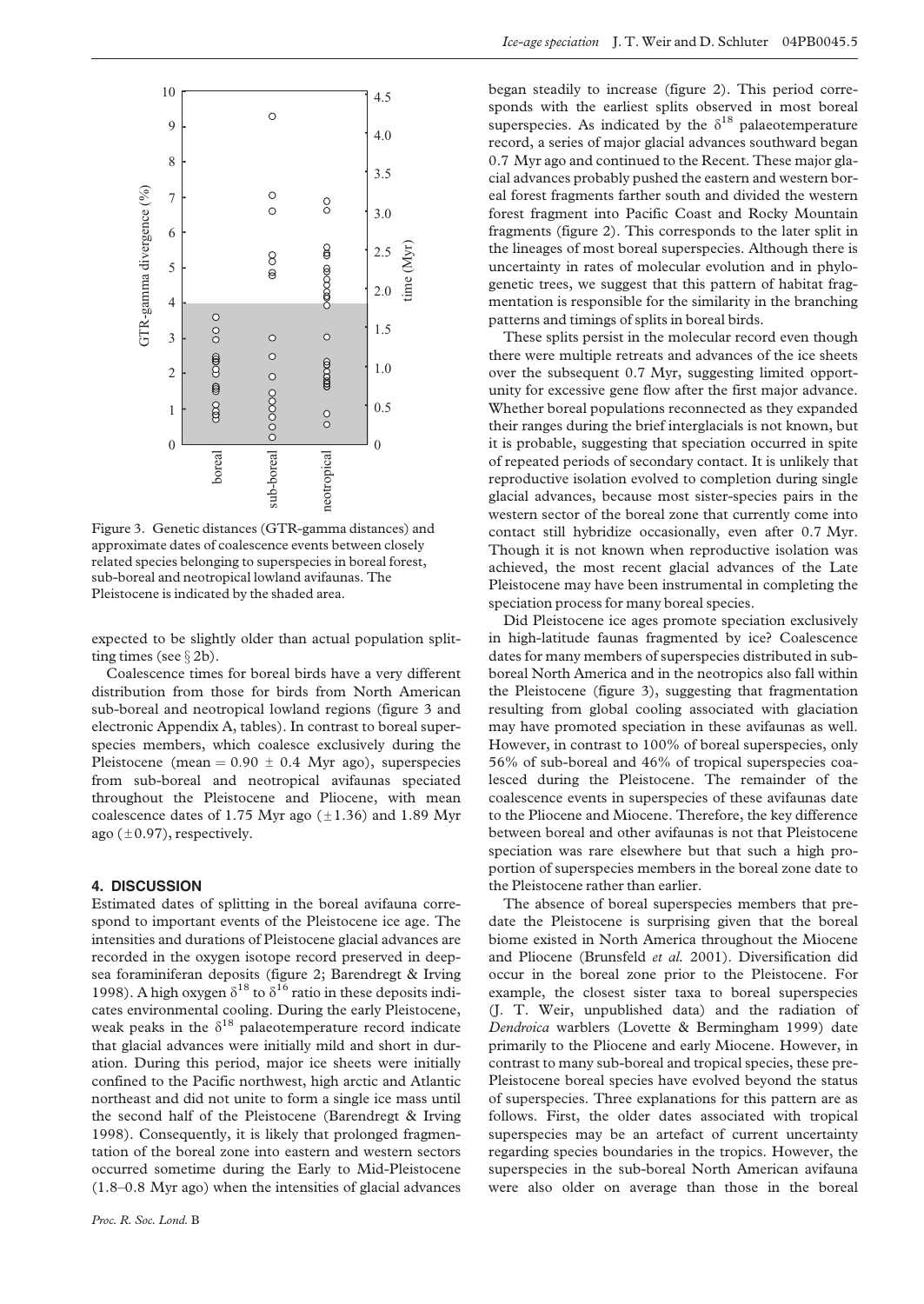avifauna, and taxonomic treatment of species between these two avifaunas is comparable. Therefore we suggest that a taxonomic artefact does not fully account for the pattern, even though it may play a role.

Second, the frequency of hybridization and complete mitochondrial introgression across species boundaries may be higher in the boreal zone than in other avifaunas. This would have the effect of making the members of boreal superspecies appear artificially younger. Evidence of extensive introgression has been found in two species of boreal bird (Rohwer et al. 2001; Weckstein et al. 2001). Although it cannot be ruled out, we do not regard this explanation as the most likely one because introgression has also been observed in sub-boreal taxa (Gill 1997; Lovette & Bermingham 2001).

Third, the divergence of boreal superspecies members may be confined to the Pleistocene because the rate of evolution may have been faster in the boreal avifauna. This faster rate of evolution would result in boreal species leaving the taxonomic category of superspecies much sooner than species in sub-boreal and tropical avifaunas. Species leave the taxonomic category of superspecies when they become sufficiently differentiated ecologically that they become sympatric, or when they achieve sufficient distinctness in morphology and ecology (Amadon 1966; Sibley & Monroe 1990). The rate at which ecological differentiation evolves could have been accelerated in the Pleistocene glaciations, perhaps because of stronger divergent selection resulting from greater ecological opportunities in depauperate boreal habitats. By contrast, fewer ecological opportunities in the more species-rich sub-boreal and tropical habitats could have led to weaker divergent selection pressures and longer waiting times in the superspecies state. We feel that this is the most likely explanation for our findings, although further tests are needed.

The data also suggest, but do not confirm, that a greater proportion of lineages entering the Pleistocene produced new species in the boreal zone than elsewhere. In other words, Pleistocene speciation rates were highest in the boreal avifauna. Confirming this would require estimating speciation and extinction rates in each of these avifaunas, for which the phylogenetic information is presently insufficient. Nevertheless, a high fraction of all passerine songbirds restricted to the boreal forest belt have been shown by this study to trace their origin to the Pleistocene (at least 24 out of 82 species). This fraction is almost certainly lower in avifaunas further south.

These results support the view that Pleistocene climatic changes were a major factor in the initiation and completion of speciation of New World birds, but suggest that they had the greatest impact on the boreal avifauna. Apparently, the effect of the ice ages in promoting diversification was strongest near the edges of the advancing glaciers. The contrast between boreal birds and more southern avifaunas suggests that direct fragmentation by ice was more important in promoting diversification than the global climatic changes accompanying the advances. North American fishes show a similar trend: clades occupying formerly glaciated areas date to recent Pleistocene glacial periods (Bernatchez & Wilson 1998; Taylor & McPhail 1999), while clades distributed south of the glaciated regions are older and most often predate the Pleistocene altogether (Near et al. 2003). Furthermore, there is an indication that

the fragmentation of the boreal forest affected mammals in a similar fashion. Many boreal species of mammal have genetically differentiated populations in the eastern and western sections of the boreal forest (Wooding & Ward 1997; Arbogast & Kenagy 2001; Demboski & Cook 2001; Stone et al. 2002), the origins of which appear to correspond with the first glacial vicariant event in birds, but, unlike birds, few of these populations are known to be reproductively isolated. Studies of this variation in the reproductive isolation exhibited by avian and mammalian faunas should yield a greater understanding of the mechanisms of speciation following fragmentation.

We thank Irby Lovette for the use of unpublished Dendroica sequences and Robert Fleischer for the use of unpublished Hawaiian honeycreeper sequences. The Cowan Vertebrate Museum, Field Museum of Natural History, Louisiana State University Museum of Natural Science, Kansas University Natural History Museum, University of California Museum of Vertebrate Zoology and University of Washington Burke Museum supplied tissue samples. Rick Taylor provided laboratory space for DNA sequencing. We appreciate the comments of Trevor Price on an earlier version of the manuscript. J.T.W. acknowledges a NSERC doctoral fellowship, and D.S. acknowledges a NSERC grant.

#### **REFERENCES**

- Amadon, D. 1966 The superspecies concept. Syst. Zool. 15, 245–249.
- American Ornithologists Union 1998 Checklist of North American birds, 7th edn. Washington, DC: American Ornithologists Union.
- Arbogast, B. S. & Kenagy, G. J. 2001 Comparative phylogeography as an integrative approach in biogeography.  $\tilde{f}$ . Biogeogr. 28, 819–825.
- Arbogast, B. S. & Slowinski, J. B. 1998 Pleistocene speciation and the mitochondrial DNA clock. Science 282, 1955a.
- Arbogast, B. S., Edwards, S. V., Wakeley, J., Beerli, P. & Slowinski, J. B. 2002 Estimating divergence times from molecular data on phylogenetic and population genetic time-scales. A. Rev. Ecol. Syst. 33, 707–740.
- Avise, J. C. & Walker, D. 1998 Pleistocene phylogeographic effects on avian populations and the speciation process. Proc. R. Soc. Lond. B 265, 457–463. (DOI 10.1098/ rspb.1998.0317.)
- Avise, J. C., Walker, D. & Johns, G. C. 1998 Speciation durations and Pleistocene effects on vertebrate phylogeography. Proc. R. Soc. Lond. B 265, 1707–1712. (DOI 10.1098/rspb.1998.0492.)
- Barendregt, R. W. & Irving, E. 1998 Changes in the extent of North American ice sheets during the late Cenozoic. Can. J. Earth Sci. 35, 504–509.
- Bernatchez, L. & Wilson, C. C. 1998 Comparative phylogeography of nearctic and Palearctic fishes. Mol. Ecol. 7, 431–452.
- Brunsfeld, S. J., Sullivan, J., Soltis, D. E. & Soltis, P. S. 2001 Comparative phylogeography of northwestern North America: a synthesis. In Integrating ecological and evolutionary processes in a spatial context (ed. J. Silvertown & J. Antonovics), pp. 319–339. Oxford: Blackwell Science.
- Demboski, J. R. & Cook, J. A. 2001 Phylogeography of the dusky shrew, Sorex monticolus (Insectivora, Soricidae): insight into deep and shallow history in northwestern North America. Mol. Ecol. 10, 1227–1240.